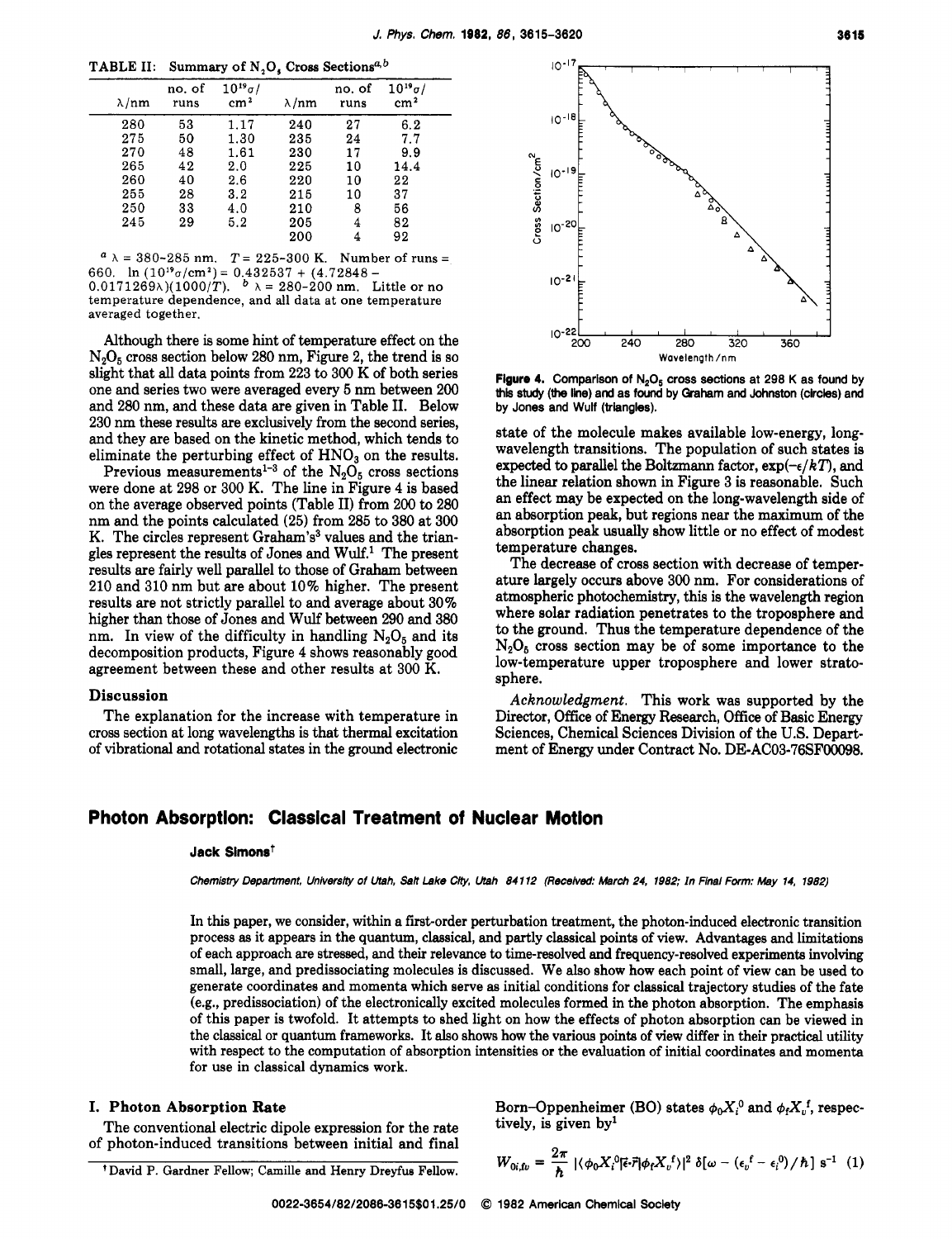Here  $\epsilon_i^0$  and  $\epsilon_i^f$  are the total BO energies (electronic plus vibration/rotation) of the initial and final states,  $h\omega$  is the energy of the incident photon, and  $\vec{\epsilon}$  *i* is the electric dipole interaction potential. We have denoted by *h* Planck's constant divided by  $2\pi$ .  $\phi_0$  and  $\phi_f$  are the BO electronic wave functions which obey<sup>2</sup>  $h_e\phi_0 = E_0\phi_0$  and  $h_e\phi_f = E_f\phi_f$ . The total Hamiltonian *H* consists of the electronic part  $h_{\alpha}$  (containing electron kinetic energy, electron-electron and nuclear-nuclear repulsion, and electron-nucleus attraction) plus the nuclear kinetic energy operator T. The vibration-rotation eigenstates, which obey  $(T + E_f)X_v^f$  =  $\epsilon_{\nu}^{f}X_{\nu}^{f}$ , are functions of all of the molecule's internal and orientational degrees of freedom.

**A** convenient expression for the **total** rate of absorption of light of energy  $\hbar \omega$  due to molecules initially in  $\phi_0 X_i^0$ can be obtained by summing eq 1 over all final **states** and using the well known integral expression for the Dirac  $\delta$ 

using the well known integral expression for the Dirac 
$$
\delta
$$
  
function:  $\delta(\omega - (E/\hbar)) = (1/2\pi \int_{-\infty}^{\infty} \exp[i(\omega - E/\hbar)t] dt$   

$$
W = \sum_{i,\nu} \frac{1}{\hbar} \int_{-\infty}^{\infty} \exp(i\omega t) \langle \phi_0 X_i^0 | \exp(iHt/\hbar) \vec{\epsilon} \cdot
$$

$$
\vec{r} \exp(-iHt/\hbar) |\phi_f X_v^{\dagger} \rangle \langle \phi_f X_v^{\dagger} | \vec{\epsilon} \cdot \vec{r} | \phi_0 X_i^0 \rangle dt \tag{2}
$$

The  $exp(\pm iHt/\hbar)$  factors arise from  $exp(i\epsilon_i^0 t/\hbar)$  and  $exp(-i\epsilon_1 t/\hbar)$ , respectively.

To understand why this form for  $W$  is especially convenient, let us examine what happens if we now treat the nuclear motion (vibration-rotation) classically. In this case, the quantum mechanical operator  $T$  (which does not commute with  $h_e$ ) is *assumed* to commute with  $h_e$ . We designate this approximation by placing the subscript *c*  on the nuclear kinetic energy operator  $T \simeq T_c$ . Under this approximation, the term  $exp(iHt/\hbar)\vec{\epsilon}\cdot\vec{r}$  exp( $-iHt/\hbar$ ) reduces to  $\exp(ih_{\rm e}t/\hbar)\vec{\epsilon}\cdot\vec{\bf r}$  exp(- $ih_{\rm e}t/\hbar$ ), since  $T_c$  commutes<sup>3</sup> with  $h_e$  and  $\vec{\epsilon} \cdot \vec{r}$ . By then using the fact that  $\phi_0$  and  $\phi_f$  are eigenfunctions of  $h_e$ , we can rewrite W, within this classical treatment of the nuclear kinetic energy, as

$$
W_{c} = \sum_{f,\upsilon} \frac{1}{\hbar} \int_{-\infty}^{\infty} \exp(i\omega t) \langle \phi_{0} X_{i}^{\delta} | \vec{\epsilon} \cdot \vec{r} \exp[it(E_{0} - E_{t}) / \hbar] \times
$$

$$
| \phi_{f} X_{\upsilon}^{\ \ f} \rangle \langle \phi_{f} X_{\upsilon}^{\ \ f} | \vec{\epsilon} \cdot \vec{r} | \phi_{0} X_{i}^{\ \delta} \rangle \ dt \ (3)
$$

Recall that  $\phi_0$ ,  $\phi_f$ ,  $X_v^0$ ,  $X_v^f$ ,  $E_0$ , and  $E_f$  are all functions of the molecule's internal coordinates  $\{\vec{R}\}$ . Because the vibration-rotation eigenfunctions  $\{X_v^{\text{f}}\}$  form a complete set for any state  $\phi_f$ , we can use  $\sum_{v} |X_v^{f}\rangle \langle X_v^{f}| = 1$  to simplify eq **3.** Introducing the electronic transition dipole matrix element<sup>4</sup>  $\mu_{0f} = \langle \phi_0 | \vec{\epsilon} \cdot \vec{r} | \phi_f \rangle$ ,  $W_c$  can be written as

$$
W_{c} = \sum_{f} \frac{1}{\hbar} \int_{-\infty}^{\infty} \exp(i\omega t) \langle X_{i}^{0} | \mu_{0f} * \mu_{0f} \exp[it(E_{0} - E_{f})/\hbar] X_{i}^{0} \rangle dt =
$$

$$
\sum_{f} \frac{2\pi}{\hbar} \langle X_{i}^{0} || \mu_{0f} |^{2} \delta[\omega - (E_{f} - E_{0})/\hbar] |X_{i}^{0} \rangle \tag{4}
$$

$$
\exp\left[\frac{it}{\hbar}(h_{\bullet}+T)\right] = \exp(ith_{\bullet}/\hbar)\exp(iTt/\hbar)\exp\left(\frac{-i}{2}t[h_{\bullet},T]/\hbar\right)
$$

which represents our partly classical approximation to the photon absorption rate.

# **11.** Comparison **of Quantum** and Classical **Expressions**

It should not be surprising that the fully quantum expression (eq 1 or 2) for  $W$  is not identical with the partly classical (the electronic degrees of freedom are still treated quantum mechanically) expression given in *eq* **4.** However, it is fruitful to explore the similarities and differences in W and  $W_c$ . In particular, let us examine the  $\omega$  dependence of each expression **as** well as the intensity distribution of the respective absorption rates.

A. The Classical Picture. W<sub>c</sub> tells us that a photon of energy  $\hbar \omega$  will be absorbed at molecular geometries  $\{\vec{R}\}$ where  $\hbar \omega = E_f(\vec{R}) - E_0(\vec{R})$ . This, of course, simply states that the photon absorption causes a purely electronic transition<sup>5</sup> (from  $\phi_0$  to  $\phi_f$ ) giving rise to a change in the *electronic* energy equal to  $E_f(\vec{R}) - E_0(\vec{R})$ . Equation 4 shows that the intensity (value of  $\hat{W}_c$  at this  $\hat{h}\omega$ ) of the absorption corresponding to  $\hbar \omega = E_f(\vec{R}) - E_0(\vec{R})$  is equal to  $(2\pi/$  $\hbar$ )| $X_i^{0}(\vec{R})|^2|\mu_{0f}(\vec{R})|^2$ . This can be interpreted as the probability density  $|X_i^0|^2$  for finding the molecule at  $\vec{R}$  times the rate  $(2\pi/\hbar)|\mu_{0}(\vec{R})|^2$  of the electronic transition at that  $\overline{R}$  value. It follows from this interpretation of  $W_c$  that a *purely* classical treatment of vibration and rotation leads to the prediction of a "smooth" absorption spectrum whose intensity at  $h\omega$  is given as the integral over all molecular geometries obeying  $\hbar \omega = E_f(\vec{R}) - E_0(\vec{R})$  of the intensity factor  $|X_i^0|^2(2\pi/\hbar)\mu_{0f}|^2$ . For example, if  $E_f(\vec{R})$  and  $E_0(\vec{R})$ were one-dimensional harmonic oscillator potentials **cor**responding to different geometries but with identical frequencies  $(E_0 = ax^2, E_f = \Delta + a(x - x_0)^2)$  and if  $X_i^0$  were the ground-state harmonic oscillator function of  $E_0$ ,  $X_i^0$  $= A \exp(-\alpha x^2)$ , then the  $\omega$  dependence of the absorption  $- A \exp(-\alpha x^{-1})$ , then the  $\omega$  dependence of the absorption<br>would involve  $A^2 \exp[-2\alpha(\hbar \omega - \Delta - a x_0^2)^2/4a^2x_0^2]$  since  $\hbar \omega$  $= E_f - E_0$  gives  $x^2 = (\hbar \omega - \Delta - ax_0^2)^2/4a^2x_0^2$ . If the *x* dependence of  $|\mu_{0f}|^2$  is neglected, this would then give rise to a Gaussian absorption line shape which is the *w* space image of  $|X_i^0|^2$ . The Gaussian is centered at  $\hbar \omega = \Delta + a x_0^2$ . which corresponds to the "vertical" transition occurring at the maximum of  $|X_i^0|^2$  (at  $x = 0$ ). Although this example is very simplified, it illustrates the more general relationship between the "shape" of  $|X_i^0|^2$  in  $\vec{R}$  space and the shape of  $W_c$  in  $\omega$  space in this purely classical absorption model. Heller<sup>6a</sup> has obtained a similar result which he refers to as the reflection approximation.<sup>6c</sup>

*B.* The *Quantum Picture.* In contrast, the quantum mechanical expression for  $W$  tells us<sup>4</sup> that transitions will occur when  $h\omega = \epsilon_b^f - \epsilon_i^0$  with intensity  $(2\pi)$  $\hbar$ )| $\langle X_i^0 | \mu_{\rm of} | X_i^{\rm f} \rangle$ |<sup>2</sup>. That is, the photon energy must match the rovibronic energy difference  $\epsilon_{\nu}^f - \epsilon_i^0$ , upon which the intensity is given by the usual<sup>4</sup> (Franck-Condon like) expression involving the square of the transition dipole's matrix element between  $X_i^0$  and  $X_i^f$ . Notice that this quantum viewpoint involves knowledge of the final-state vibration rotation functions  $X_v^f$ , whereas the  $W_c$  picture involves knowledge of  $E_f - E_0$  at geometries where  $|X_i^0|^2$ is large.

**<sup>(1)</sup> R. G. Gordon,** *Adu.* **Mag.** *Reson.,* **3,l (1968).** 

 $(2)$   $E_0$  and  $E_f$  are the initial- and final-state adiabatic electronic po**tential energy surfaces.** 

<sup>(3)</sup> It is indeed possible to develop a sequence of approximations which treat the noncommutation of  $h_e$  and  $T$  to higher order. For example, to first order in the commutator  $[h_e, T]$ 

The commutator  $[h_e,T]$  involves the force exerted between the electronic **and nuclear degrees of freedom. We have not pursued such extensions here becuase we feel that the purely classical treatment of** *T* **gives rise to most of the interesting behavior which we** wish **to treat. One of the earliest developments along these lines was made by M. Lax,** *J. Chem. Phys.,* **30,1752 (1952). More recent work includes J. M. Schulman and**  W. S. Lee, ibid., 74, 4930 (1981); S-Y. Lee, ibid., 76, 3064 (1982); C. Noda<br>and R. N. Zare, J. Mol. Spectrosc., in press; M. Tamir, U. Halavee, and<br>R. D. Levine, *Chem. Phys. Lett.*, 25, 38 (1974).

**<sup>(4)</sup> G. Herzberg, 'Molecular Spectra and Molecular Structure", Vol. 111, Van Nostrand-Reinhold, New York, 1966, Chapter 11.** 

**<sup>(5)</sup> L. D. Landau and E. M. Lifshitz, "Quantum Mechanics", Perga- mon Press, Oxford, 1965, Chapter XI, pp 322-4.** 

**<sup>(6)</sup> E. Heller has for several years been exploring connections between classical and quantum mechanical phenomena using the kind of w-dependent correlation function employed here. See, for example, (a) E. J.**  Heller, J. Chem. Phys., 68, 2066 (1978); (b) ibid., 68, 3891 (1978), and<br>references therein. (c) G. Herzberg, "Spectra of Diatomic Molecules", 2nd<br>ed, Van Nostrand, Princeton, 1950, pp 391–4.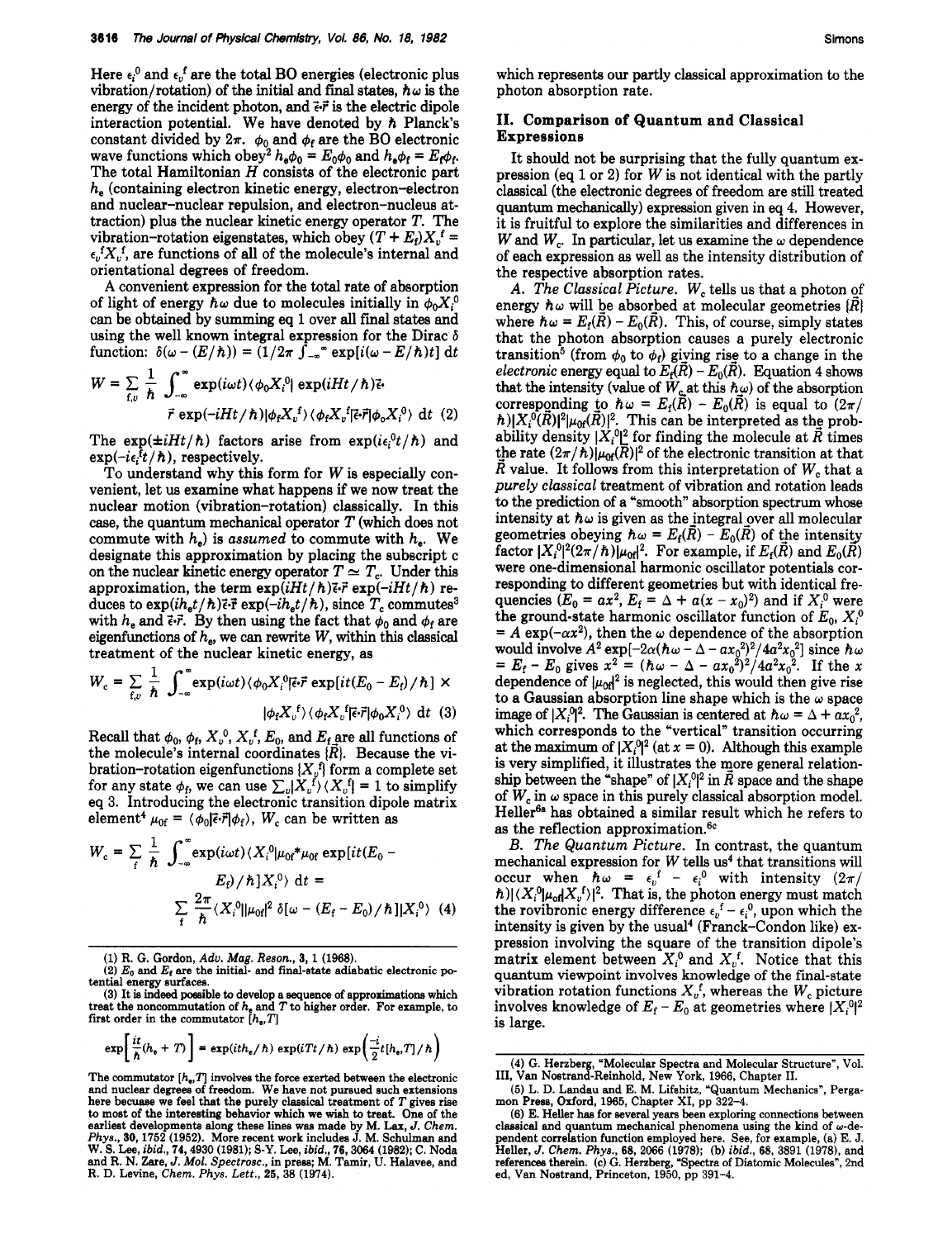**Both** of the above interpretations have assumed the **use**  of a monochromatic light source. In the event that the light source has "finite" frequency resolution (e.g., for a picosecond pulse, the Heisenberg frequency spread is  $\sim$  $10^{12}$  s<sup>-1</sup> or  $\sim$  30 cm<sup>-1</sup>), the ideas expressed above must be modified. In particular, the  $\omega$  dependence of W or W<sub>c</sub> must be multiplied by the w-dependent *experimental* line shape function to obtain more proper interpretatiops. There are two other circumstances in which such finite frequency ranges need to be addressed: when the energy levels  $\epsilon_{\mu}^{\text{ }f}$  are broadened by "lifetime effects" (e.g., predissociation or intramolecular energy redistribution) and when the spacing between the  $\epsilon_{\nu}^{f}$  ( $\epsilon_{\nu}^{f} - \epsilon_{\nu+1}^{f}$ ) is small compared to the resolution  $(\Delta \omega)$  of the light source (e.g., in large molecules with many internal degrees of freedom). We will say more about these cases later.

*C. Forced Correspondence between* Wand W,. Clearly, the above interpretation of W is different from that of  $W_{\alpha}$ . However, let us see what insight can be gained by considering situations<sup>6</sup> under which  $W$  is accurately approximated by W, in the neighborhoods of the *true* quantum transition energies  $\epsilon_{\nu}^f - \epsilon_{\nu}^i$ . That is, "to what extent can the intensity pattern of W be adequately replicated by that of  $W_c$  near  $\hbar \omega = \epsilon_v^f - \epsilon_i^{0.2}$  **Prom** the quantum mechanical  $\omega$  dependence of  $W$  we know the photon frequencies at which absorption will occur:  $\hbar \omega = \epsilon_n^f - \epsilon_i^0$ . In smallmolecule spectroscopy and photochemistry these transition energies are often available from experiment. We can then ask at what (if any) molecular geometries *this*  $\hbar \omega$  is equal to the partly classical electronic energy splitting,  $E_r(\vec{R})$  –  $E_0(R)$ . That is, equating the quantum and partly classical expressions for the photon energy

$$
\epsilon_v^{\ \ f} - \epsilon_i^{\ 0} \simeq E_f(\vec{R}) - E_0(\vec{R}) \tag{5}
$$

allows us to determine those molecular geometries (if any) at which the electronic energy difference equals the *true*  quantum energy difference. Let us denote geometries which satisfy this criterion by  $\{\vec{R}_c\}$ . It is, of course, possible that eq 5 is satisfied at *no* molecular geometry. In such casea, the partly classical rate expreasion predicta that light of that energy would not be absorbed. *As* we will see later, this amounts to saying that such events should haye low (zero) intensity.

By also equating the partly classical intensity (at the above  $h\omega$ ) to the fully quantal intensity, we obtain what can be called the partly classical approximation to the Franck-Condon like intensity<sup>4</sup>

$$
|\langle X_i^0 | \mu_{0f} | X_v^{\text{f}} \rangle|^2 \simeq \sum_{R_c} |X_i^0(\vec{R}_c)|^2 |\mu_{0f}(\vec{R}_c)|^2 \tag{6}
$$

where the sum (or integral, if the set  $\vec{R}_c$  is continuous) is over all molecular geometries which satisfy eq 5 for the given  $\hbar\omega$ . Equations 5 and 6 provide us with an approximate connection<sup>6</sup> between the quantum and partly classical expressions for the rates of photon absorption. Equation 6 is, of course, not exact. The lgft-hand side of eq 6 can vary rapidly with *v* (and hence  $\hbar \omega$ ), and it is by no means obvious that the right-hand sige will vary in exactly the same way with  $h\omega$  (through  $R_c$ ). The range of approximate validity of eq 6 can prchably best be determined from experience.

Molecular geometries which satisfy eq 5 are special because they allow the classical (electronic) energy difference  $E_f - E_0$  to equal the quantum (total) energy difference  $\epsilon_0^f$  $-\epsilon_i^0$ . They are also special because, as we see from eq 5, the classical vibration-rotation\_ kinetic energy is unchanged by the photon absorption at  $\vec{R}_c$ :  $\epsilon_v^f - E_f(\vec{R}_c) = \epsilon_i^0 - E_0(\vec{R}_c)$ . This fact will, **as** we show later, prove useful when we address how to use these partly classical ideas in classical

trajectory studies of the time evolution of the molecule following photon absorption.

*As* mentioned earlier, any lack of precision in the light source's frequency should be incorporated into this forced correspondence by allowing  $\omega$  to vary over the spectral line shape. As  $\omega$  varies, a range of critical geometries  $\{\vec{R}_c\}$  is sampled via eq 5 (with an additional multiplicative weighting factor equal to the spectral line shape function). Each member of this range of  $\{R_{\rm c}\}$  values then contributes to the absorption intensity according to eq 6 but with the factor in eq 6 multiplied by the spectral line shape factor appropriate to each specific *w.* 

If there exists an uncertainty in the transition energies  $\epsilon_{b}^{\text{H}} - \epsilon_{i}^{\text{o}}$  caused, for example, by a decay process involving the state  $\epsilon_v$ <sup>f</sup>, eq 5 and 6 must again be modified. The finite lifetime  $(\tau_v^f)$  of the state  $\epsilon_v^f$  gives rise to a Lorentzian absorption profile for transitions into  $\epsilon_v$ <sup>f</sup>. The Lorentzian's width  $(\Gamma_v^{\{f\}} = (\tau_v^{\{f\}})^{-1} \hbar)$  is determined by the inverse of the decay lifetime. In such cases,  $\omega$  must be allowed to vary over an interval  $\hbar^{-1}(\epsilon_v^f - \Gamma_v^f) \lesssim \omega \lesssim \hbar^{-1}(\epsilon_v^f + \Gamma_v^f)$  which, through eq 5, again yields a range of  $\{\vec{R}_c\}$  values each of which is used in eq 6 (multiplied by the Lorentzian intensity factor) to determine the absorption intensity.

D. *Relevance to Specific Experimental Situations.*  Having considered the content of the quantal  $W$  and the classical W, **as** well as the mechanism for simulating W by  $W_c$  near the quantum state energy differences, we can now address under what circumstances the quantal picture is preferable and when the partly or purely classical models are adequate or even more relevant. The various experimental situations considered will differ either in the characteristics of the light source (e.g., time resolution, frequency resolution) or in those of the energy levels of the absorbing molecules (e.g., metastable nature or vibrational state density).

*1. Small and Large Molecule Limits.* For small molecules in which the spacings between the levels  $\epsilon_{\nu}^{\text{f}}$  can be resolved with the available light sources, the quantum state-specific formulation is certainly better; the entirely classical model does not even recognize the quantization of the levels  $\epsilon_{\theta}$ <sup>f</sup>. However, use of the quantum formulas in ab initio calculations requires knowledge of the finalstate wave functions  $\{X_{n}\}$ . In contrast, the partly classical method, which employs state-specific energy differences method, which employs state-specific energy differences<br> $\epsilon_{\nu}^{f} - \epsilon_{i}^{0}$ , requires knowledge of the potential energy surfaces  $E_f - E_i$ ; requires knowledge of the potential energy surfaces  $E_f - E_0$  only where  $|X_i^0|^2$  is substantial. Hence, in situations where the  $\{X_{\nu}\}\$ , which may span large regions of  $\tilde{R}$  space, are unknown, the partly classical picture is probably more useful for acutal calculations. In most absorption experiments, the molecule is initially in a low-energy vibrational state. Hence  $X_i^0$  has most of its amplitude localized in regions of  $R$  space near the equilibrium geometry of the  $E_0(\vec{R})$  surface.

For large molecules in which the spacings in  $\{\epsilon_v\}$  are small compared to the light source's band width (which can still be quite narrow), fully state-specific quantal expressions become essentially useless. In many such cases, one wishes to focus attention on a small number of "active" internal degrees of freedom which are thought to play a central role in some dynamical process which follows absorption. For example, in the  $n\pi^*$  photochemical decompostion of  $H<sub>3</sub>CCOH$  to produce  $H<sub>3</sub>CCO$ , the C-H "stretch" mode is certainly active; it is a dominant part of the reaction coordinate. The CL) stretch coordinate is **also** probably active since the  $n\pi^*$  electronic transition is likely to excite this vibration. On the other hand, the methyl group's vibrations and internal rotations are probably passive in the sense that they are not strongly involved in the reaction coordinate. In such cases, it is fruitful to treat the passive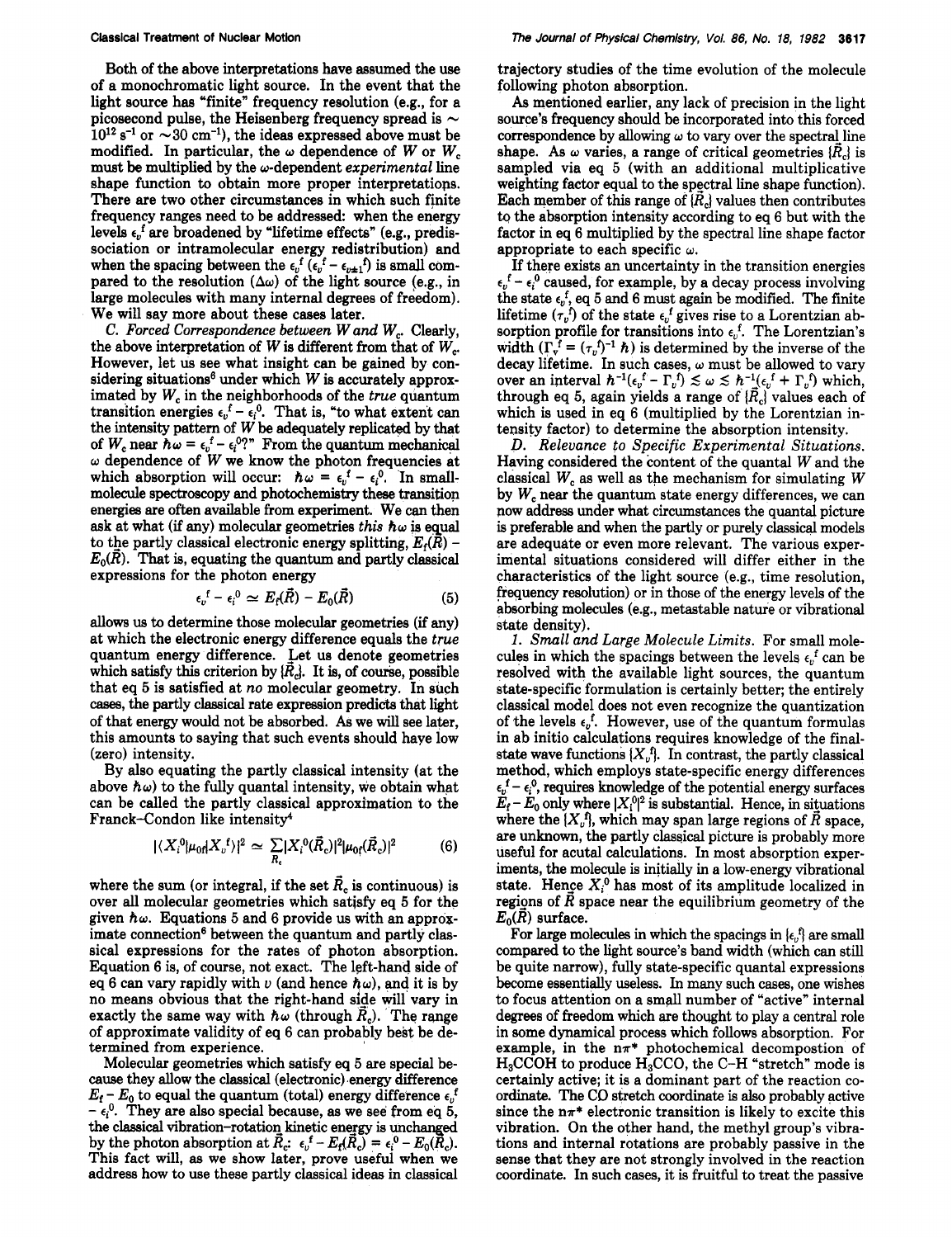modes **as** an energy reservoir characterized by a density of quantum states  $\rho(\epsilon)$ , and to assume that the coordinates of the reservoir degrees of freedom do not appear in  $\mu_{0f}$ . The only role of the reservoir then is to provide a mechanism for the internal (vibration-rotation) excitation energy of the active modes to be redistributed into the modes of the reservoir. In effect, the reservoir allows each active-mode state  $\epsilon_v^f$  to have a finite decay rate  $\Gamma_v^f$  which is assumed to be proportional to the number  $\rho$  of reservoir vibration-rotation states which have energy equal to  $\epsilon_{\nu}^{\ \ f}$  - $\epsilon_0$ <sup>f</sup> (the amount of internal energy above the zero point of the  $E_f$  surface):  $\Gamma_v^f \sim \rho(\epsilon_v^f - \epsilon_0^f)$ . Because of the presence of this energy redistribution decay process, light of frequencies  $\omega$  lying in the range  $h^{-1}(\epsilon_{v}^{f} - \Gamma_{v}^{f}) \leq \omega \leq h^{-1}(\epsilon_{v}^{f} +$  $\Gamma$ <sup>1</sup>,  $\Gamma$ <sup>2</sup> (which may even overlap) can be absorbed, where the  $\Gamma_{v}$ ) (which may even overlap) can be absorbed, where the widths  $\Gamma_{v}$ <sup>f</sup> increases with  $\epsilon_{v}$ <sup>f</sup> since  $\rho(\epsilon_{v}$ <sup>f</sup> -  $\epsilon_{0}$ <sup>f</sup>) increases with  $\epsilon_v$ <sup>f</sup>. As  $\omega$  varies, a range of  $\{R_c\}$  values are sampled (in the partly classical approach) via eq 5. These  $\{\vec{R}_c\}$  values, when used in *eq* 6, weighted by the sum of the Lorentzian factors arising from each  $(\epsilon_v^f, \Gamma_v^f)$  line, generate the partly classical approximation *W,* appropriate to such large-molecule cases.

For small molecules whose final state energies  $\epsilon_{\nu}^{\ \ f}$  are broadened by predissociative effects, the partly classical analysis outlined above for large molecules can still be applied. The primary difference in the two cases is that the intramolecular energy decay provides the width  $(\Gamma_n)$ in the large-molecule limit whereas predissociation causes the width in the other situation.

2. *Dissociative States.* There is one other reason for which  $\omega$  must be allowed to vary continuously rather than to match a specified  $\epsilon_v^f - \epsilon_i^0$ . In the event that the final state  $\phi_f X_v^f$  corresponds to dissociative motion along some direction,  $\epsilon_v$ <sup>f</sup> is certainly not quantized and  $X_v$ <sup>f</sup> does not describe bound motion along this direction. In such cases (e.g., in direct photodissociation), the purely classical point of view, in which light of energy  $h\omega$  is absorbed whenever  $\hbar \omega = E_f(\vec{R}) - E_0(\vec{R})$ , is very relevant. In this picture, absorption occurs at **all** molecular geometries; the energy of the absorbed photon is *determined* from  $\hbar \omega = E_f - E_0$ and the intensity of the absorption is proportional to  $|\mu_{0f}(\vec{R})|^2$ . The probability density for finding the molecule at  $\vec{R}$  is  $[X_i^0(\vec{R})]^2$ . This then leads to the image relationship between the  $\vec{R}$  dependence of  $|\mu_{0f}|^2 |X_i^0|^2$  and the  $\omega$  dependence of  $W_c$ . For example, if  $E_0(R)$  were well represented as a harmonic potential in one dimension  $(R)$ ,  $E_0 = \frac{1}{2}kR^2$ , and if  $E_f(R)$  were, in regions where  $|X_i^0|^2$  is large, accurately represented by an inverted and shifted (in energy by  $\Delta$ ) parabola,  $E_f = \Delta - \frac{1}{2} \bar{k} R^2$ , then the condition  $\hbar \omega = E_f - E_0$  leads to  $R_c^2 = 2(\Delta - \hbar \omega)/(k + \bar{k})$ . If  $X_i^0$  is taken to be of the form of the lowest energy harmonic oscillator function along *R*,  $X_i^0 = A \exp(-\alpha \tilde{R}^2)$ , then  $|X_i^0|^2(R_c) = A^2$  $\exp[-4\alpha(\hbar\omega - \Delta)/(k + \bar{k})]$ , which presents the abovementioned image relationship.

# **111. Relevance to Classical Trajectory Studies of Time Evolution**

In addition to the insight into the nature of electronic transitions provided by the forced correspondence, we *can*  make other uses of eq 5 and 6. Moreover, the fully quantum point of view and the classical point of view, both of which were shown above to have their own advantages, can be employed for more than understanding the absorption event. For example, we might wish to follow, by classical or semiclassical trajectory methods, the time development<sup>6</sup> of the state which is prepared by the absorption of a photon of energy  $\hbar\omega$ . To do so would be especially relevant if the state so prepared were subject to predissociation<sup>7</sup> (either by tunneling or by intramolecular energy transfer followed by bond rupture). We now turn our attention to the relevance of the above analysis of photon absorption intensities to such time evolution studies.

A. *Time-Domuin and Frequency-Domain Experiments.*  We first need to address how experimental measurements in either time or frequency space give information about the decay rates of molecules. Time-domain experiments use pulsed light sources, whose pulse duration is less than the lifetime  $\tau$  of the decaying state. In this manner, one prepares the system in a nonstationary state which undergoes decay. The rate of decay can be monitored, for example, by monitoring the subsequent (after the initial pulse) fluorescence (direct or laser induced) of the *products*  of the decay process. Such an approach forms the basis of so-called pump and probe techniques. It should be kept in mind that, in any such time-domain experiment, there exists a finite limiting frequency resolution caused by the Heisenberg uncertainty relation  $\Delta \omega \Delta t \geq 1$ . In experiments Heisenberg uncertainty relation  $\Delta \omega \Delta t \geq 1$ . In experiments<br>with short time pulses  $(\Delta t \sim 10^{-12} \text{ s})$ , the corresponding with short time pulses  $(\Delta t \sim 10^{-12} \text{ s})$ , the corresponding spread in photon frequency  $(\Delta \omega \sim 10^{12} \text{ s}^{-1})$ e can be rather large. To prepare the final state "before" it has time to decay, one must use a light source having a pulse duration leas than the lifetime of the state. Hence the light source's frequency spread times  $\hbar$  will be at least as large as the Heisenberg uncertainty in the final state's energy. The implications of such low-frequency resolution were discussed in sections 1I.B and 1I.C.

Within the domain of frequency-resolved spectroscopy, one can also infer these same decay rates. In producing a visible or UV light source of high-frequency resolution  $(\Delta \omega \sim 10^9 \text{ s}^{-1})$ , one gives up the chance to use extremely  $(\Delta \omega \sim 10^9 \text{ s}^{-1})$ , one gives up the chance to use extremely short light pulses (since a pulse duration of  $\Delta t \sim 10^{-9} \text{ s}$ ) is considerably larger than isolated-molecule vibrational times). However, such light sources can still be used to probe processes which occur on short  $({\sim}10^{-12}$  s) time scales. **A** decay process which occurs in *7* s will cause a broadening (uncertainty) in the energy of the decaying state given by  $\Delta E = \hbar \tau^{-1}$ . Thus, as the (precisely known) frequency  $(\omega)$  of the light source is scanned in a neighborhood  $(\Delta \omega \sim \tau^{-1})$  of the decaying state, the state will be populated and undergo subsequent decay (on a time scale which may be much faster than the light source's duration). The decay rate of the final state *can* be inferred by measuring the frequency range  $\Delta\omega$  (which can be done because the light source's frequency is precisely known) over which absorption takes place. The lifetime is then given by  $\tau = \Delta \omega^{-1}$ . Of course, this inference is only possible in the case where the dominant contribution to the absorption line width is the above decay process or where contributions from other sources can be removed.

*B. Requirements of Classical Trajectory Investigations.*  To employ classical or semiclassical dynamics techniques to study such decaying states, one proceeds as folloys:

(1) An ensemble of starting molecular geometries  $\{R_0\}$ and their corresponding momenta  $\{P_0\}$  are chosen. The ranges of  $\vec{R}_0$  and  $\vec{P}_0$  as well as the relative probabilities of

<sup>(7)</sup> If the state  $\phi_f$   $X_r$ <sup>f</sup> is predissociative, the energy splittings  $\epsilon_f^f - \epsilon_i^0$ are not rigorously defined because the state  $\phi_t X_v^t$  has a finite lifetime  $\tau_v^t$  which gives rise to a width  $(\Gamma_v^t = \hbar / \tau_v^t)$  in its energy. However, for reasonably long-lived states (i.e., where  $\Gamma_v^t$  is less tha involve, **along** one of the molecule's internal degrees of freedom, an un- bound or continuum wave function. The contribution to **e,'** arising from this degree of freedom will not be quantized. In such cases, it is probably best to treat  $\hbar \omega$  as varying continuously, and to then use  $\hbar \omega = E_f(\vec{R})$  –  $E_0(R)$  and eq 6 to find the "critical" geometries  $\vec{R}_c$  and their corresponding (eq 6) intensities.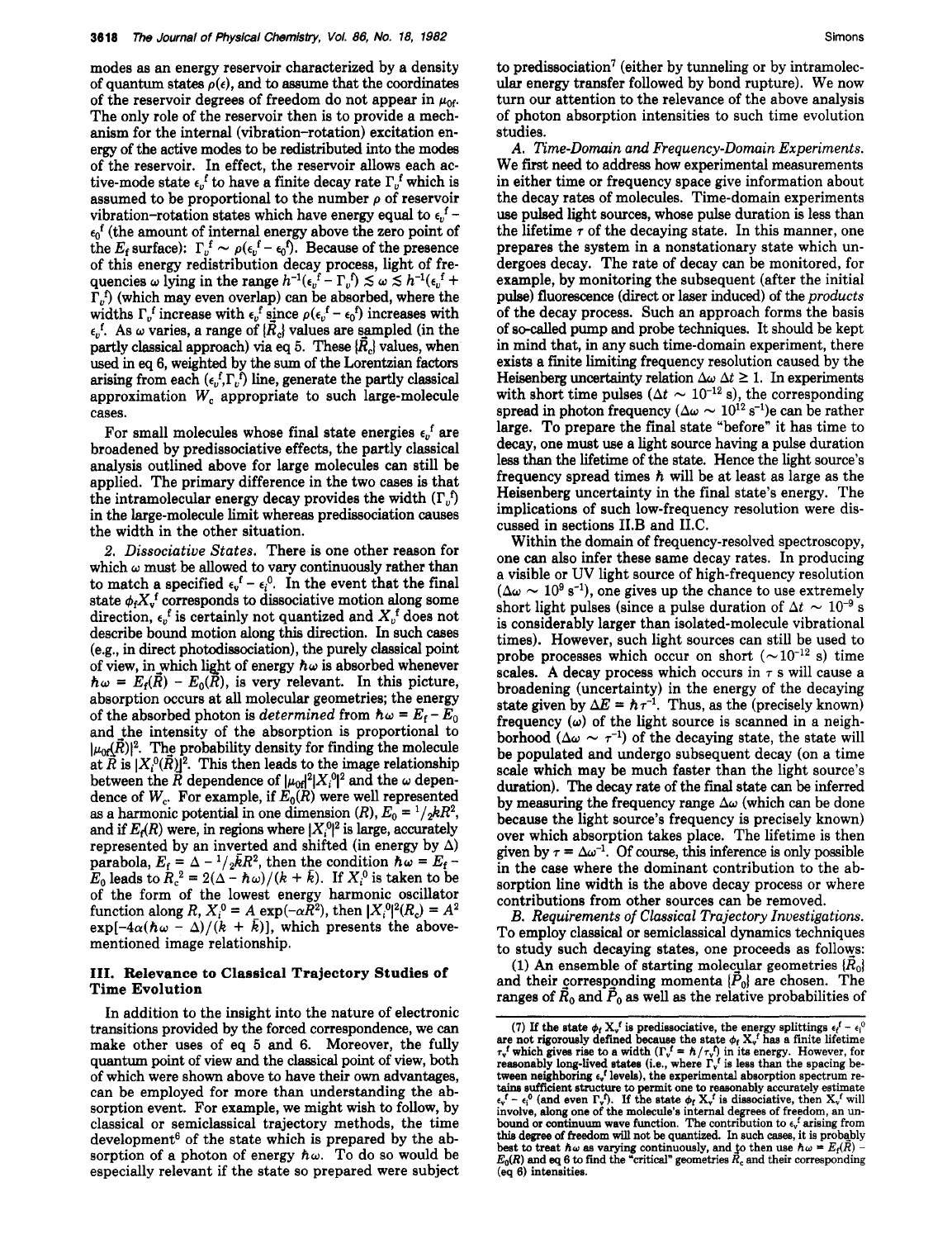each such starting condition are determined so **as** to replicate the experimentally prepared state. More is said below about how this is achieved.

(2) For each starting geometry and momentum, the classical equations of motion (or their semiclassical generalizations) are integrated **as** functions of time.

(3) The eventual fate (e.g., dissociation into various internal states of the fragments) of each trajectory is recorded **as** is the time it takes the decay (e.g., dissociation) to occur. After the ensemble of trajectories has been so propagated, the distribution of decay times, productspecies internal-state populations, etc. can be used to compute the averages of these properties. In **this** way, one *can* compute the average decay rate of the ensemble which is designed to replicate some experimentally prepared system.

*C. Choosing Starting Coordinates and Momenta.* The connection between our analysis of the photon-absorption process and such trajectory studies can now be made clearer. The distribution (range and probability) of starting geometries for the dynamics study of the decaying state is determined by the distribution of geometries at which photons are absorbed. Within the partly classical point of view outlined earlier, the  $\vec{R}_c$  values are the appropriate starting geometries and  $|\mu_{0d}|^2 |X_i|^2$  is the probability weighting for each *R,.* Within the purely quantum picture,  $\overline{(\phi_t X_v^f | \vec{\epsilon} \cdot \vec{r} | \phi_0 X_i^0)}^2 |X_v^f(\vec{R})|^2$  gives the relative probability of each *R* value;  $|\langle X_{\nu}^{\mathsf{f}} | \mu_{0\mathsf{f}} | X_{i}^{\mathsf{0}} \rangle|^2$  giving the relative probability for arriving in  $X_t$ <sup>f</sup> and  $|X_t^{\dagger}|^2$  giving the probability of being at *R* given that the molecule is in  $X_{\nu}$ .

*(1) The Quantum Picture.* To utilize the fully quantum state-resolved formula (eq 1) to determine starting momenta, we need to know the discrete energy level differences  $\epsilon_v^f - \epsilon_i^0$  as well as the excited-state vibration-rotation wave functions  $X_v^f$ . The former  $(\epsilon_v^f - \epsilon_i^0)$  we can usually estimate from the molecule's absorption spectrum; the  $X_t^f$ are, however, often very difficult to estimate. Of course, in both the quantum and partly classical models, we need to know the electronic transition dipole<sup>4</sup>  $\mu_{0f}(R)$ . Given a value or range of values of  $\epsilon_v^f - \epsilon_i^0 = \hbar \omega$ ,  $[X_v^f]^2(\bar{R})$  then determines the probability density governing the molecule's nuclear coordinates. The molecule's momenta are then constrained to obey<sup>8</sup>  $\epsilon_p^f - E_f(\vec{R}) = T_c(\vec{R})$ . This simply states that the total energy  $\epsilon$ <sup>f</sup> minus the potential energy  $E_f(R)$  equals the nuclear kinetic energy  $T_c(R)$ . For situations where there is some range of *w* values absorbed, it is more useful to express (using  $h\omega + \epsilon_i^0 = \epsilon_i^0$ ) this result as  $T_c = h\omega + \epsilon_i^0 - E_f$ . As  $\omega$  varies, this then gives the corresponding range of *T,* values, Classical trajectories which correspond to such initial  $\vec{R}$  and  $T_c(\vec{R})$  values can then be run and weighted by the probability  $(|\langle X_{\rm v}^{\rm f} | \mu_{\rm 0f} | X_{\rm i}^{\rm 0} \rangle|^2)$  for producing  $\phi_{\rm f} X_{\rm i}^{\rm f}$  times the probability  $|X_{\nu}^{(f)}(\vec{R})|^2$  of observing an initial  $\vec{R}$  value *given* that the vibration-rotation wave function is  $X_t$ <sup>f</sup>.

**(2)** *The Partly Classical and Classical Perspectives.* In contrast, the partly classical treatment of the trajectory problem requires knowledge of  $\epsilon_i^f - \epsilon_i^0$  (from which (eq 5) possible  $\vec{R}_c$  values<sup>9</sup> can evaluated),  $|X_i^0(\vec{R}_c)|^2$ , and, of course,  $|\mu_{0f}(R_c)|^2$ . In comparison with the full quantal treatment, knowledge of  $X_{\nu}(\vec{R})$  is replaced by knowledge of  $X_i^0(\vec{R}_c)$ . This represents a potential computational advantage of the partly classical approach because, **as** mentioned above, the excited-state vibration-rotation functions  $X_i$ <sup>f</sup> are often difficult to approximate. Given the positions of the peaks in a molecular absorption spectrum (i.e., values of  $\epsilon_{v}^{f} - \epsilon_{i}^{0}$ ), classical trajectories can be propagated by first determining the values<sup>9</sup>  $\vec{R}_c$  at which  $\epsilon_y^f - \epsilon_i^0 = E_f(\vec{R}_c) - E_0(\vec{R}_c)$ . The probability weighting factor for such an initial  $\vec{R}_c$  value is taken\_as  $|X_i^0(\vec{R}_c)|^2 |\mu_{0f}(\vec{R}_c)|^2$ . Noticing that  $\epsilon_v^f - E_f(\vec{R}_c) = \epsilon_i^0$  $-E_0(R_c) = T_c$  states that the classical kinetic energy remains unchanged at these special  $\{R_c\}$  geometries, allows one to constrain the initial momenta at  $\vec{R}_c$  to obey<sup>8</sup>  $T_c(\vec{R}_c)$  =  $\epsilon_i^0$  –  $E_0(\vec{R}_c)$ . If  $\hbar \omega$  is uncertain, due to finite  $\omega$  resolution or the pulse time of the light source or to lifetime width in the  $\epsilon_{v}^{f}$  energy level, a range of  $\{\vec{R}_{c}\}\$  and  $\{T_{c}(\vec{R}_{c})\}\$  values results from allowing  $\omega$  to vary. Each  $\vec{R}_c$  and  $T_c(\vec{R}_c)$  represents a valid point for starting classical of semiclassical trajectories.

The purely classical analysis goes through very much **as**  above except that  $\hbar \omega$  is no longer restricted to equal  $\epsilon_{\nu}^{\delta}$  -  $\epsilon_{\ell}^{\delta}$ . Rather any photon energy is acceptable;  $\hbar \omega = E_f$  above except that  $h\omega$  is no longer restricted to equal  $\epsilon_v$ <br> $-\epsilon_i^0$ . Rather any photon energy is acceptable;  $\hbar\omega = E_f - E_0$  then determings the  $\vec{R}_c$ , eq 6 gives the probability  $E_0$  then determines the  $R_c$ , eq  $\sigma$  gives the probability weighting of this  $\vec{R}_c$ , and  $T_c = \epsilon_i^0 - E_0(\vec{R}_c)$  constrains the momenta.

(3) *More on Starting Momenta.* The conservation of kinetic energy condition  $T_c = \epsilon_i^0 - E_0(\vec{R}_c) = \epsilon_v^0 - E_f(\vec{R}_c)$ which arises in the partly classical picture needs to be clarified. For molecules with only one internal degree of freedom (or only one active mode), the above identity is enough to *determine* the momentum values corresponding to  $\tilde{R}_{c}$ . For example, if  $E_0(R)$  is a one-dimensional diatomic potential,  $T_c = P_c^2/2\mu = \epsilon_0^0 - E_0(R_c)$  can be solved for the potential,  $T_c = F_c^2 / 2\mu = \epsilon_i^2 - E_0 (R_c)$  call be solved for the<br>two  $P_c$  values  $P_c = \pm [2\mu (\epsilon_i^0 - E_0 (R_c))]^{1/2}$  which are consistent with any  $R_c$ . However, when  $E_0(\vec{R})$  depends upon more than one internal degree of freedom, the situation is more complicated.

If, in regions where  $|X_i^0|^2$  is significant, the "shape" of  $E_0(\vec{R})$  is such that the molecule's vibration-rotation motion is mode separable, then  $\epsilon_i^0$  reduces to a sum of energies for each active mode:  $\epsilon_i^0 = \sum_{n \epsilon_{in}^0} c_n$ . Consistent with this separability is the *local* (where  $|X_i^0|^2$  is large) separability of  $E_0$ :  $E_0(\bar{R}) = \sum_n E_{0n}(\bar{R}_n)$ . In such cases, the molecule vibrates indeependently along each mode direction and hence it is possible to say that, along each mode direction  $\vec{R}_{n}$ ,  $T_{cn}(\vec{R}_{cn}) = \epsilon_{in}^0 - E_{0n}^0(\vec{R}_{cn})$  where  $\vec{R}_{cn}$  is the coordinate of *R,* along this nth mode. Hence, we can actually determine the momentum (to within a sign along each mode (i.e.,  $P_{cn}^2/2\mu_n = \epsilon_{in}^0 - E_{0n}(\vec{R}_{cn})$ ) in this separable case. These momenta can then be used, together with the  $\vec{R}_{cn}$ , as initial values for trajectories.

For systems in which the modes are so strongly coupled that such a separation is impossible, one has a more difficult task. It is possible, for a given total energy  $\epsilon_i^0$ , to follow a huge number of classical trajectories whose starting spatial distribution is  $|X_i^0(R)|^2$  and to tabulate the values of  $P$  (along all internal coordinates) which occur at geometries  $\vec{R}_c$  obeying  $\epsilon_v^f - \epsilon_i^0 = E_f(\vec{R}_c) - E_g(\vec{R}_c)$ . In this way, we could associate with any  $\vec{R}_c$  a set of  $\vec{P}$  values which are consistent with the condition  $T_c(\tilde{R}_c) = \epsilon_i^0 - E_0(\tilde{R}_c)$ .

Alternatively, one can compute the Wigner phase space function <sup>10</sup> $\Gamma(\overline{R},\overline{P})$  belonging to the spatial wave function  $X_i^0(R)$ . This function gives the probability density for observing an initial coordinate  $\overline{R}$  and an initial momentum  $\tilde{P}$ , given that the system's wave function is  $X_i^0(\tilde{R})$ . Because of the kinetic energy conservation condition discussed

**<sup>(8)</sup> The single constraint does not, of** course, *determine* **the molecule's**  nuclear momenta except when there is only one nuclear motion degree<br>of freedom (when  $\epsilon_{\rm v}{}^f - E_f(R) = p^2/2\mu$ ). For a molecule with N internal<br>degrees of freedom, the condition  $\epsilon_{\rm v}{}^f - E_f(R) = T_c$  provides a constraint<br>

<sup>(9)</sup> For multidimensional potential energy surfaces, the condition  $E_f(\vec{R}_c) - E_0(\vec{R}_c) = \epsilon_v{}^f - \epsilon_l{}^0 = \hbar \omega$  can be obeyed at an infinite number of  $\vec{R}_c$  values. Each of these  $\vec{R}_c$  values represents an acceptable i **dition for** use **in a Classical trajectory calculation. (10) R. C.** *Brown* **and E. J. Heller,** *J. Chem. Phys.,* **76,186,1048 (1981).**